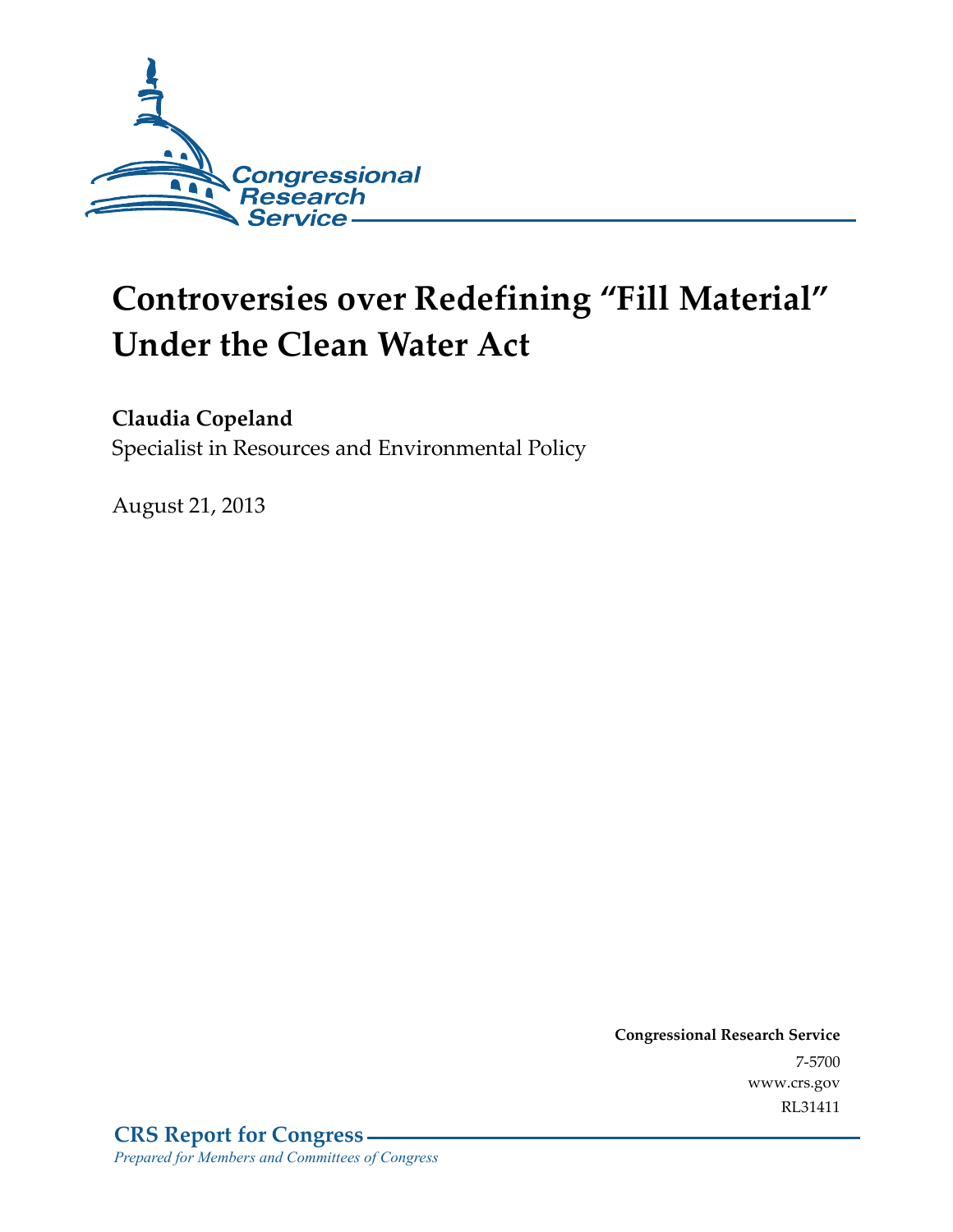### **Summary**

In May 2002, the Environmental Protection Agency (EPA) and the U.S. Army Corps of Engineers (the Corps) announced a regulation redefining two key terms, "fill material" and "discharge of fill material," in rules that implement Section 404 of the Clean Water Act. This report discusses the 2002 rule, focusing on how it changes which material and types of activities are regulated under Section 404 and the significance of these issues, especially for the mining industry.

The Clean Water Act contains two different permitting regimes: (1) Section 402 permits (called the National Pollutant Discharge Elimination System, or NPDES, permit program) address the discharge of most pollutants, and (2) Section 404 permits address the discharge of dredged or fill material into navigable waters of the United States at specified sites. These permit programs differ in nature and approach. The NPDES program focuses on the effects of pollutant discharges on water quality. The 404 program considers effects on the aquatic ecosystem and other national and resource interests.

The Corps and EPA have complementary roles under Section 404. Landowners seeking to discharge dredged or fill material must obtain a permit from the Corps under Section 404. EPA provides environmental guidance on 404 permitting. The determination of what is "fill material" is important, since fill material is subject to 404 permit requirements, while discharge of non-fill material is regulated by EPA under the Section 402 NPDES permit program.

The revised rule was intended to clarify the regulatory definition of fill material by replacing two separate and inconsistent definitions with a single, common definition. It expanded the types of discharge activities that are subject to Section 404 specifically to include construction or maintenance of the infrastructure associated with solid waste landfills and mining overburden. Further, the revised rule removed regulatory language which previously excluded "waste" discharges from Section 404 jurisdiction, a change that some argue allows the use of 404 permits to authorize certain discharges that harm the aquatic environment.

The final rule completed a rulemaking begun in April 2000 by the Clinton Administration. Its proposal had generated support from the mining industry and other regulated groups, and considerable opposition from environmental groups. The final rule is substantially similar to the earlier proposal. Environmental groups say the rule allows for inadequate regulation of certain disposal activities, including disposal of coal mining waste. The Clinton and Bush Administrations said that the regulatory changes were intended to conform Corps and EPA regulations to existing lawful practice, but opponents contend that those practices violate the Clean Water Act. Legislation to reverse the revised regulations has been introduced in the 113<sup>th</sup> Congress (H.R. 1837, the Clean Water Protection Act). Similar legislation was introduced in previous Congresses. The Obama Administration's views on these issues are unknown for now.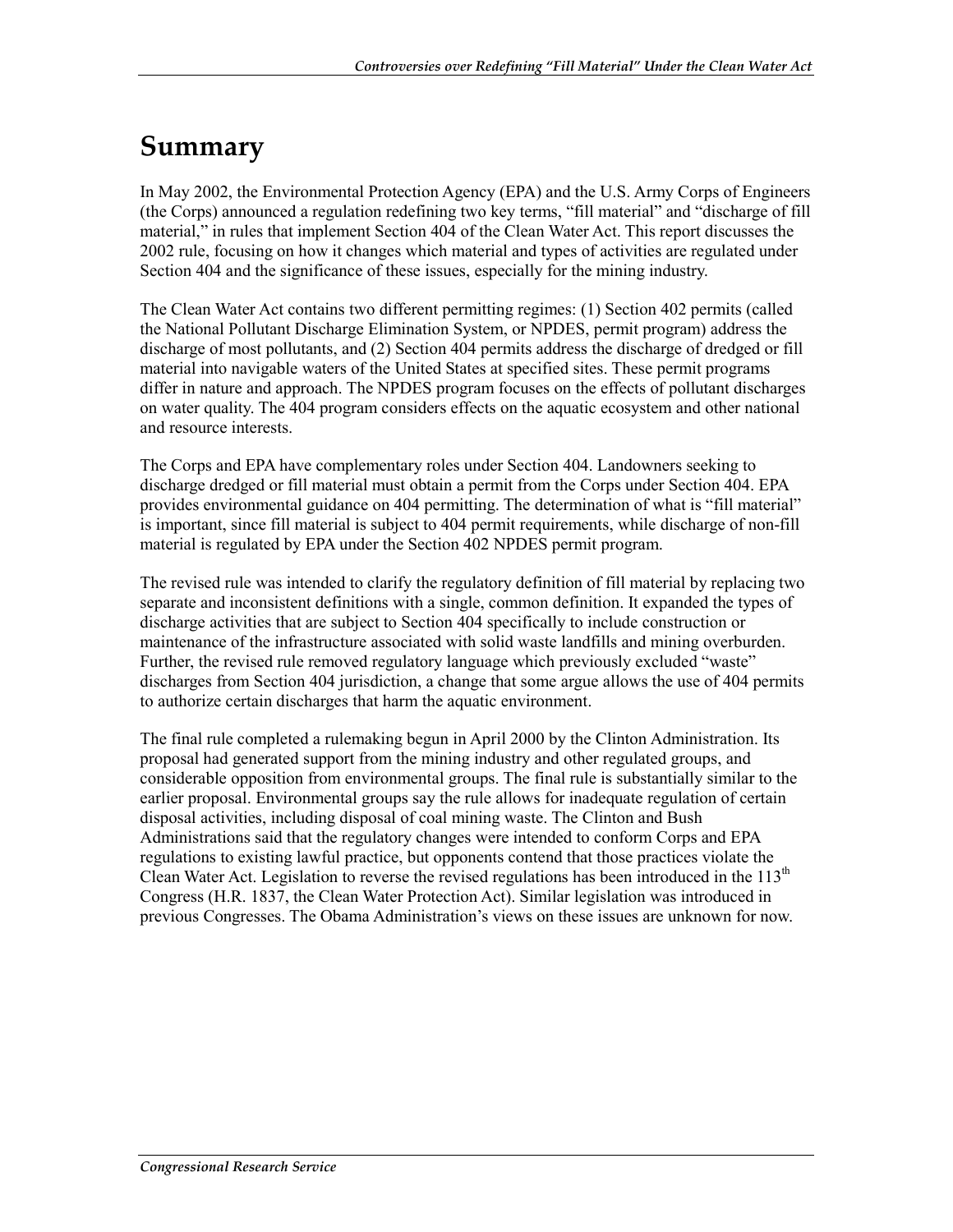# **Contents**

#### **Contacts**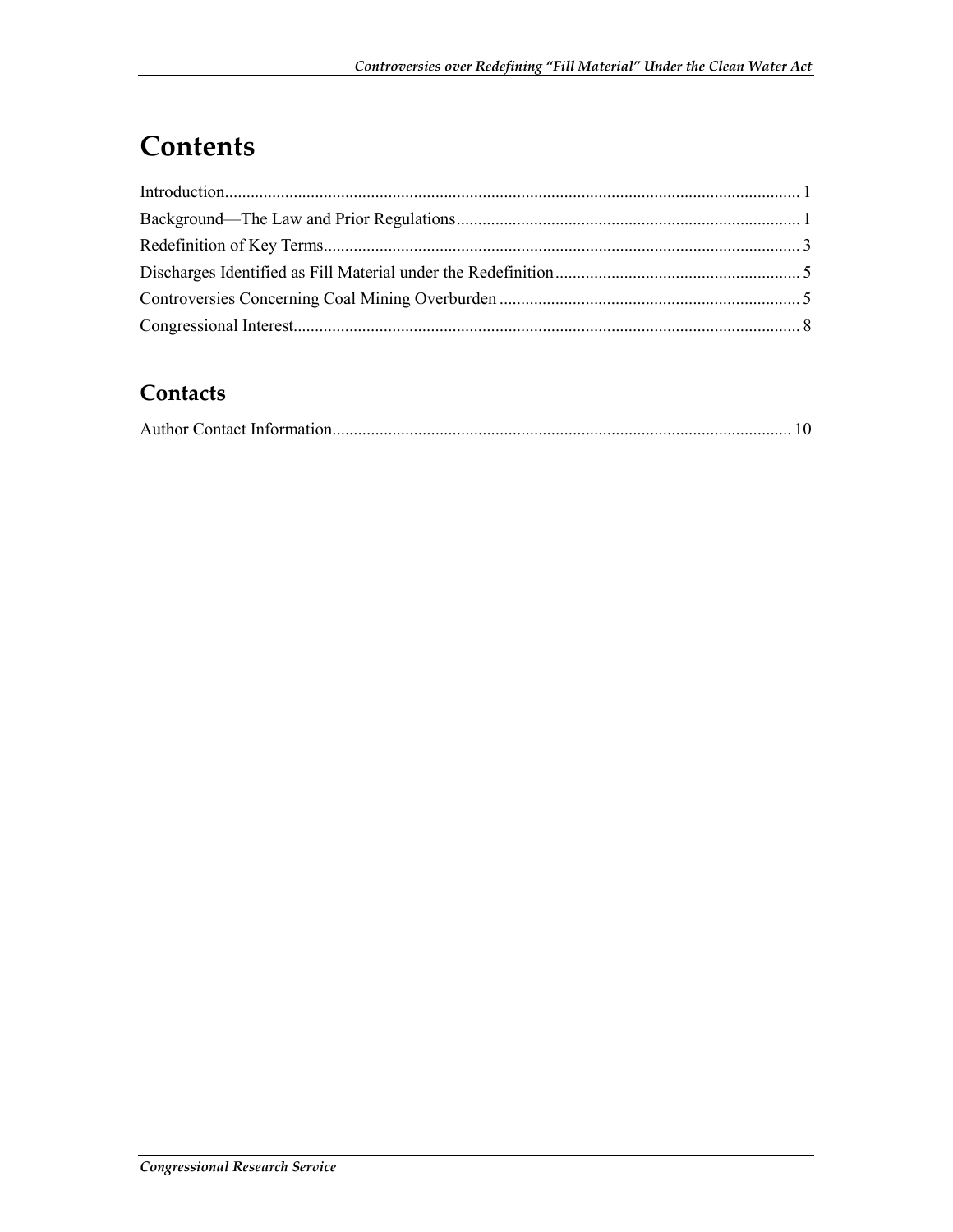# **Introduction**

In May 2002, the Environmental Protection Agency (EPA) and the U.S. Army Corps of Engineers (the Corps) announced a regulation which redefined two key terms, "fill material" and "discharge of fill material," that identify the scope of certain activities subject to regulation under Section 404 of the Clean Water  $Act<sup>1</sup>$ 

The 2002 final rule completed a rulemaking begun in April 2000 by the Clinton Administration.<sup>2</sup> Its proposal had generated support from the mining industry and other regulated groups, and opposition from environmental groups. Their relative positions in support and opposition did not change when the final rule was issued, because it is substantially similar to the earlier proposal. The agencies received over 17,000 comments on the proposed rule.

The revised rule was specifically intended to clarify the regulatory definition of fill material under Section 404 by replacing two separate and inconsistent definitions with a single, common definition. In terms of the types of regulated filling activities, it expanded the types of discharge activities that are subject to Section 404 permit requirements specifically to include construction or maintenance of the infrastructure associated with solid waste landfills and mining overburden. Further, the revised rule removed regulatory language which previously excluded "waste" discharges from Section 404 jurisdiction, a change that some argue allows the use of 404 permits to authorize certain discharges that could harm the aquatic environment. This part of the rule conforms with positions taken by the Clinton Administration and endorsed by the Bush Administration in litigation brought by environmental groups which challenged regulation of surface coal mining practices in Appalachia. The Administration's position supported industry's view concerning the proper Clean Water Act mechanism for regulating coal mining. However, that position was opposed by environmental groups, who believe that disposal of coal mining and other waste should be regulated more stringently under other provisions of the Clean Water Act, not Section 404. Thus, at issue was whether the rule change was largely procedural, as proponents argued, or whether it allowed weaker regulatory practices to apply to coal mining, as opponents argued.

### **Background—The Law and Prior Regulations**

Under the Clean Water Act (CWA), it is unlawful to discharge any pollutant into waters of the United States without a permit issued in accordance with that act. The CWA contains two different permitting regimes: (1) Section 402 permits (called the National Pollutant Discharge Elimination System, or NPDES, permit program) address the discharge of most pollutants, and  $(2)$  Section 404 permits address the discharge of dredged or fill material into navigable waters<sup>3</sup> of

 $\overline{\phantom{a}}$ 

<sup>&</sup>lt;sup>1</sup> U.S. Department of the Army, Corps of Engineers, and Environmental Protection Agency, "Final Revisions to the Clean Water Act Regulatory Definitions of 'Fill Material" and 'Discharge of Fill Material,'" 67 *Federal Register* No. 90, May 9, 2002, pp. 31129-31143.

<sup>&</sup>lt;sup>2</sup> U.S. Department of the Army, Corps of Engineers, and Environmental Protection Agency, "Proposed Revisions to the Clean Water Act Regulatory Definitions of 'Fill Material" and 'Discharge of Fill Material,'" 65 *Federal Register* No. 77, April 20, 2000, pp. 21292-21300.

<sup>&</sup>lt;sup>3</sup> "Navigable waters" means the waters of the United States, including the territorial seas. CWA §502(7). "Waters of the United States" means those waters that are subject to the ebb and flow of the tide and/or are presently used, or have been used in the past, or may be susceptible to use to transport interstate or foreign commerce, including their (continued...)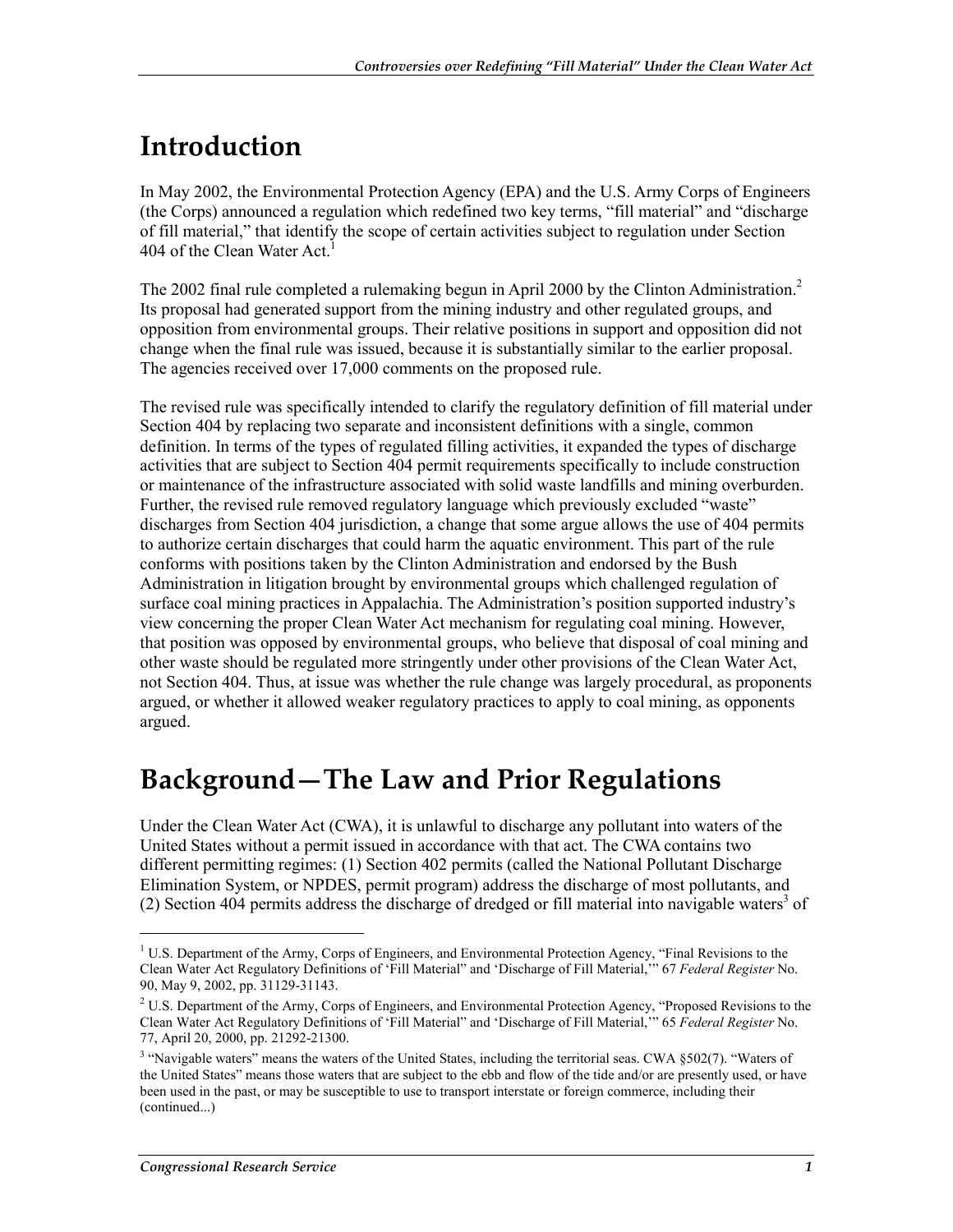the United States at specified sites. The NPDES permit program is administered by EPA. The Corps and EPA have complementary roles under Section 404. Landowners seeking to discharge dredged or fill material must obtain a permit to do so from the Corps. EPA provides environmental guidance on Section 404 permitting and can veto a Corps permit, based on environmental impacts of the proposed discharge activity.

The act's two separate permit programs differ in nature and approach. The NPDES program focuses primarily on the effects of discharges from industrial facilities and municipal sewage treatment plants on water quality and evaluates whether the discharge will adversely affect the chemical, physical, or biological integrity of the water. Under that program, pollutant discharges are controlled through the imposition of effluent limitations which restrict the quantities, rates, and concentrations of discharged constituents. Section 402 permits include limitations that reflect treatment with available pollution control technology, either to meet national minimum standards established by EPA, or more stringent treatment levels where needed to meet state-established water quality standards. The standard for issuance of a 402 permit is compliance with the effluent limitation and toxic pollutant control provisions of the act. EPA is authorized to issue NPDES permits; the agency has delegated this responsibility to 45 states, and EPA is the permitting authority in the remaining states.

The Section 404 program focuses on discharges of two materials: dredged material and fill material. As described in the April 2000 proposal, "Fill material differs fundamentally from the types of pollutants covered by section 402 because the principal environmental concern is the loss of a portion of the water body itself."<sup>4</sup> In contrast to the NPDES program's specific focus on water quality, the Section 404 program has a broader focus on effects of the discharge on the aquatic ecosystem as a whole, including wetlands. It requires evaluation of alternatives to the discharge and of measures to minimize and compensate for unavoidable adverse effects. Discharges that would have significant adverse effects on aquatic ecosystems are not allowed, and discharges also are not allowed if there are practicable alternatives with less adverse effects on the aquatic ecosystem. The standard for issuance of a 404 permit is consideration of the full public interest by balancing the favorable impacts against the detrimental impacts of a proposed activity to reflect the national concerns for both the protection and utilization of important resources.

The Corps and EPA have complementary roles and regulations for the Section 404 program. The Corps' regulations (at 33 CFR Parts 320-330) describe general regulatory policies, permit procedures and processing, and program definitions. EPA's regulations (at 40 CFR Parts 230-232) provide the environmental guidelines for specifying disposal sites for dredged or fill material, procedures for a possible EPA veto of a permit, and definitions.

Among the definitions of key terms contained both in the Corps' and EPA's regulations are two closely related definitions, "fill material" and "discharge of fill material." Neither term is defined in the Clean Water Act, leaving it to the administrative agencies to do so. Both the 404 and the NPDES programs regulate the "discharge of a pollutant," which the act defines as including,

<sup>(...</sup>continued)

tributaries, adjacent wetlands, and isolated waters where the use, degradation or destruction of such waters could affect interstate or foreign commerce. 33 CFR Part 328.

<sup>4</sup> 65 *Federal Register* 21293.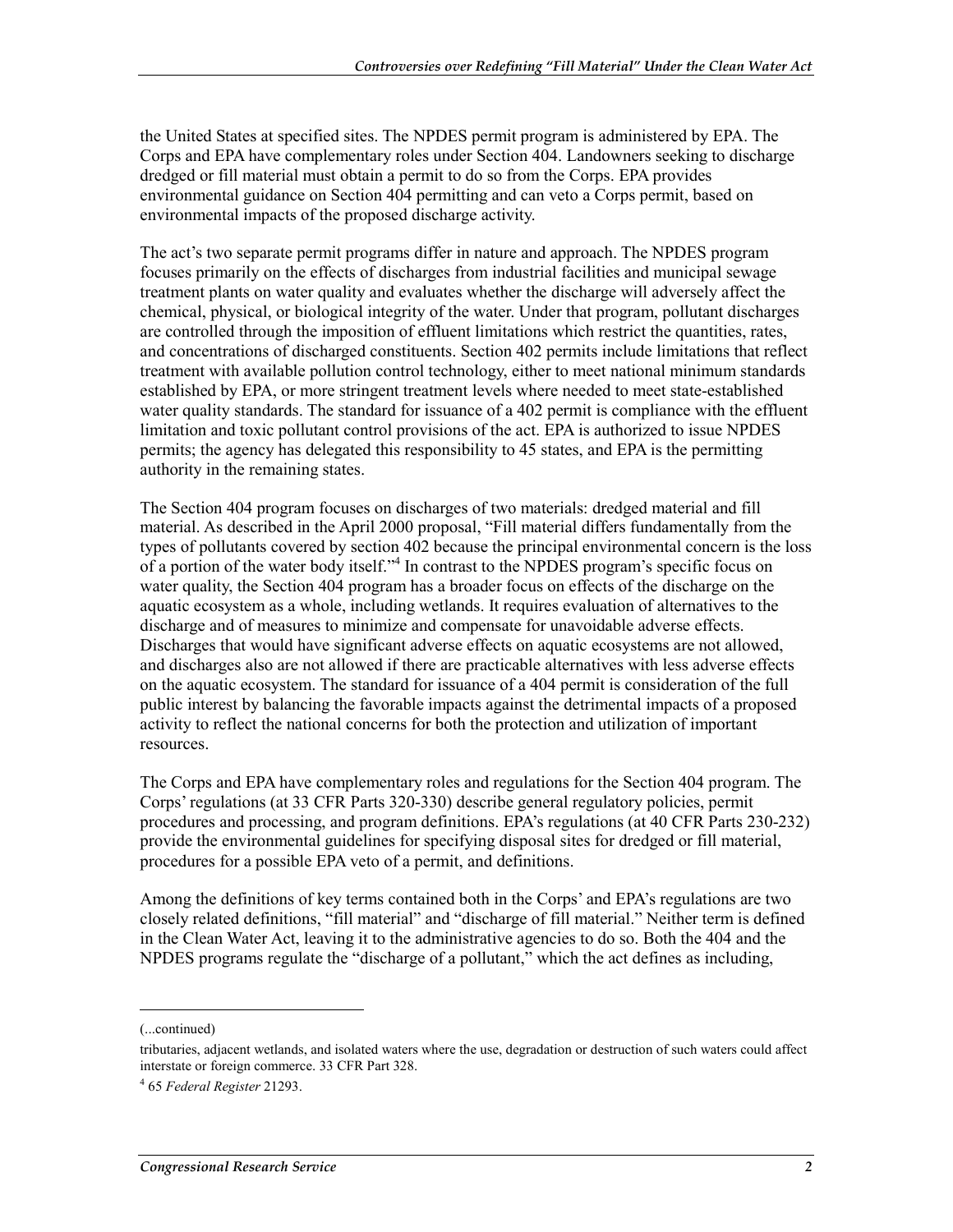among others, dredged spoil, solid waste, chemical wastes, biological materials, rock, sand, and cellar dirt discharged into water.

The determination of what is "fill material" is important, since fill material is subject to 404 permit requirements, while discharge of non-fill material is subject to NPDES permit requirements.<sup>5</sup> EPA's and the Corps' definitions of "discharge of fill material" previously were identical<sup>6</sup> and remain so in the revised definitions to mean "the addition of fill material into waters of the United States." They list, by way of example, activities typically related to construction for site development, roadways, erosion protection, etc., where the filling in of a waterbody occurs as a necessary element of the project. (40 CFR  $\S 232.2$  and 33 CFR  $\S 323.2(f)$ )

While before 2002 the two agencies defined "discharge of fill material" in identical terms, they had different regulatory definitions for the related term "fill material." The Corps' definition, at 33 CFR §323.2(e), which was adopted in 1977, stated:

The term "fill material" means any material used for the primary purpose of replacing an aquatic area with dry land or of changing the bottom elevation of an [sic] water body. The term does not include any pollutant discharged into the water primarily to dispose of waste, as that activity is regulated under section 402 of the Clean Water Act.

While the Corps' definition centered on evaluating what is the *primary purpose* of a prospective discharge to determine whether it would be regulated by Section 404 or Section 402, EPA's definition, at 40 CFR §232.2, focused on the *effect* of the material. EPA's definition had remained unchanged since it was adopted in 1988. It stated:

Fill material means "any pollutant" which replaces portions of the "waters of the United States" with dry land or which changes the bottom elevation of a water body for any purpose.

### **Redefinition of Key Terms**

A central purpose of changing the agencies' rules was to conform the Corps' purpose-based definition of "fill material" with EPA's effects-based definition. This change was widely supported in public comments on the proposed rule. In the proposal and the final rule, the two agencies acknowledged that the different definitions and the "primary purposes" basis of the Corps' separate definition had caused confusion for some time, and had led to extensive litigation, as well. For example, the primary purpose test in the Corps' definition appeared to require the Corps to make a subjective determination about the primary purpose of a prospective discharge, and it also allowed a project proponent to seek to affect which regulatory regime would apply

 $5 \text{ CWA Section } 404(f)$  exempts certain activities from 404 permit requirements. Most are related to agricultural practices. These include normal farming, silviculture, and ranching activities; maintenance of existing dikes, dams, levees, or causeways; construction or maintenance of farm or stock ponds or irrigation ditches; construction of temporary sedimentation basins on construction sites; and construction or maintenance of farm or forest roads. Section 402 NPDES permits are not required for these discharges. Section 404(f) also exempts federal projects specifically authorized by Congress. However, these activities may require other federal or state environmental permits, including under Section 402.

 $6$  However, the Corps' definition at 33 CFR §323.2(f) also included the statement that the term does not include plowing, cultivating, seeding and harvesting for the production of food, fiber, and forest products—activities which are part of the "normal farming" exemption under Section 404(f).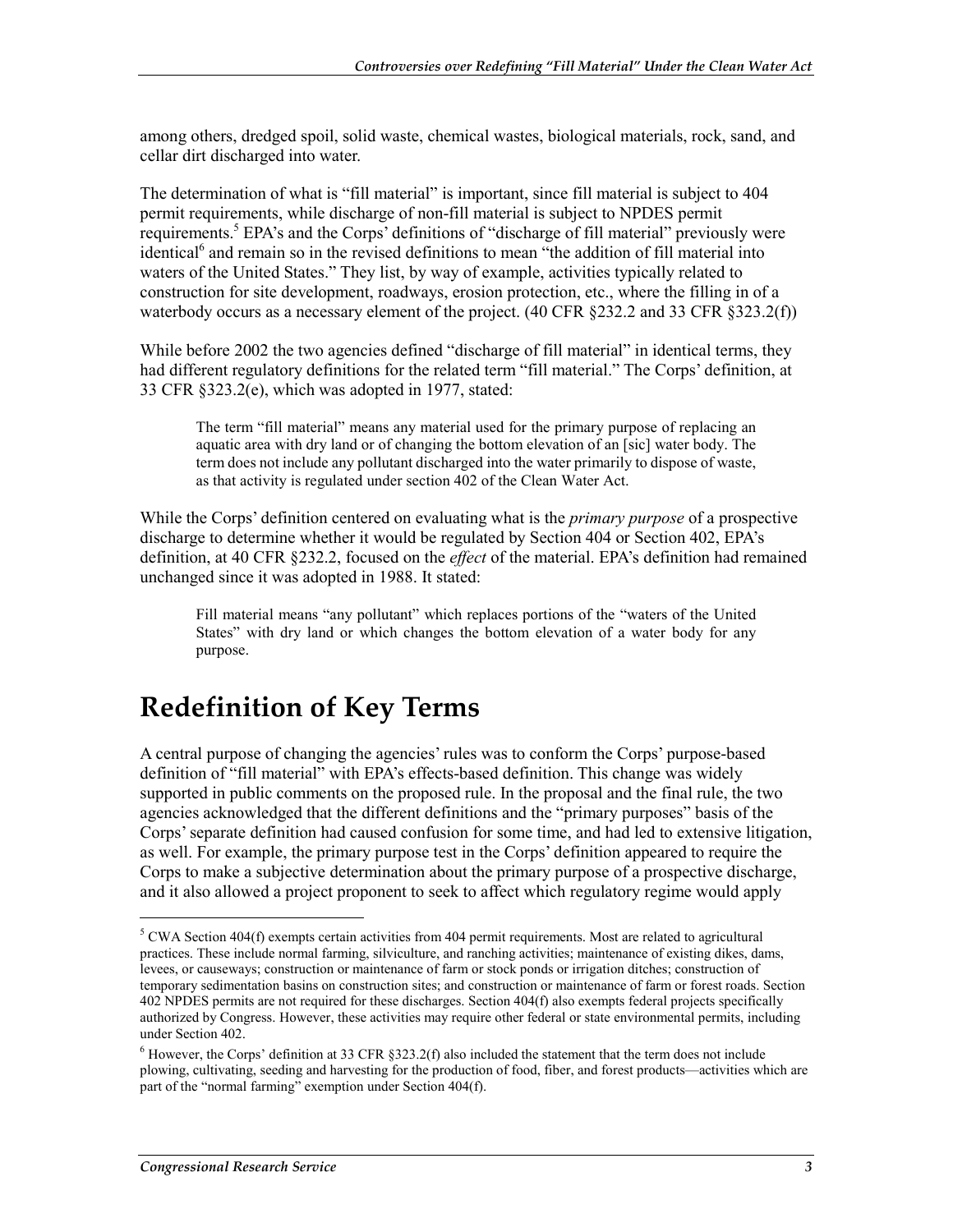(Section 404 or Section 402) by simply asserting a purported purpose. Thus, in the May 2002 revision, the agencies said that they were adopting an identical definition of "fill material" that is more consistent with EPA's previous rule. It now states:

[T]he term fill material means material placed in waters of the United States where the material has the effect of:

(i) Replacing any portion of a water of the United States with dry land; or

(ii) Changing the bottom elevation of any portion of a water of the United States.

In addition, however, the 2002 revised definition of fill material eliminated language contained in the Corps' previous regulation which had excluded "any pollutant discharged into the water primarily to dispose of waste" from Section 404 authorization. This change reflected the agencies' view that an exclusion for all waste is inappropriate, a view supported in industry comments but opposed by environmental groups.

Simply because a material is disposed of for purposes of waste disposal does not, in our view, justify excluding it categorically from the definition of fill. Some waste (e.g., mine overburden) consists of material such as soil, rock and earth, that is similar to "traditional" fill material used for purposes of creating fast land for development.<sup>7</sup>

The agencies explained that, while trash or garbage discharges are "generally excluded" from Section 404 because of environmental and health concerns, such discharges may be permissible in some circumstances. "An example would be where recycled porcelain fixtures are cleaned and placed in waters of the U.S. to create environmentally beneficial artificial reefs. Such material would not be considered trash or garbage and thus would not be subject to the exclusion."<sup>8</sup> EPA and the Corps believe that this is appropriate, and even environmentally beneficial, in situations where the otherwise excluded materials are being discharged in a manner consistent with traditional uses of fill material and where the review of the discharges under Section 404 can effectively ensure that the material will not cause or contribute to adverse environmental impacts.

The final rule clarified the term "discharge of fill material" (previously identical for both agencies) by adding two additional examples of 404-regulated activities when these discharges have the effect of fill. First, it added "placement of fill material for construction or maintenance of any liner, berm, or other infrastructure associated with solid waste landfills" to distinguish fill material used for construction of solid waste landfills from discharges of leachate from landfills into waters of the U.S. which are subject to CWA Section 402. Second, the final rule's language concerning "mine overburden" expanded language in the 2000 proposal, which specified "placement of coal mining overburden." Based on comments that this language created confusion concerning whether under the proposal overburden or similar materials from *other* mining processes might not be covered, the agencies amended the definition in the final rule to include the phrase "placement of overburden, slurry, or tailings or similar mining-related materials" in the regulatory definition.

<sup>7</sup> 67 *Federal Register* 31133.

<sup>8</sup> 67 *Federal Register* 31134.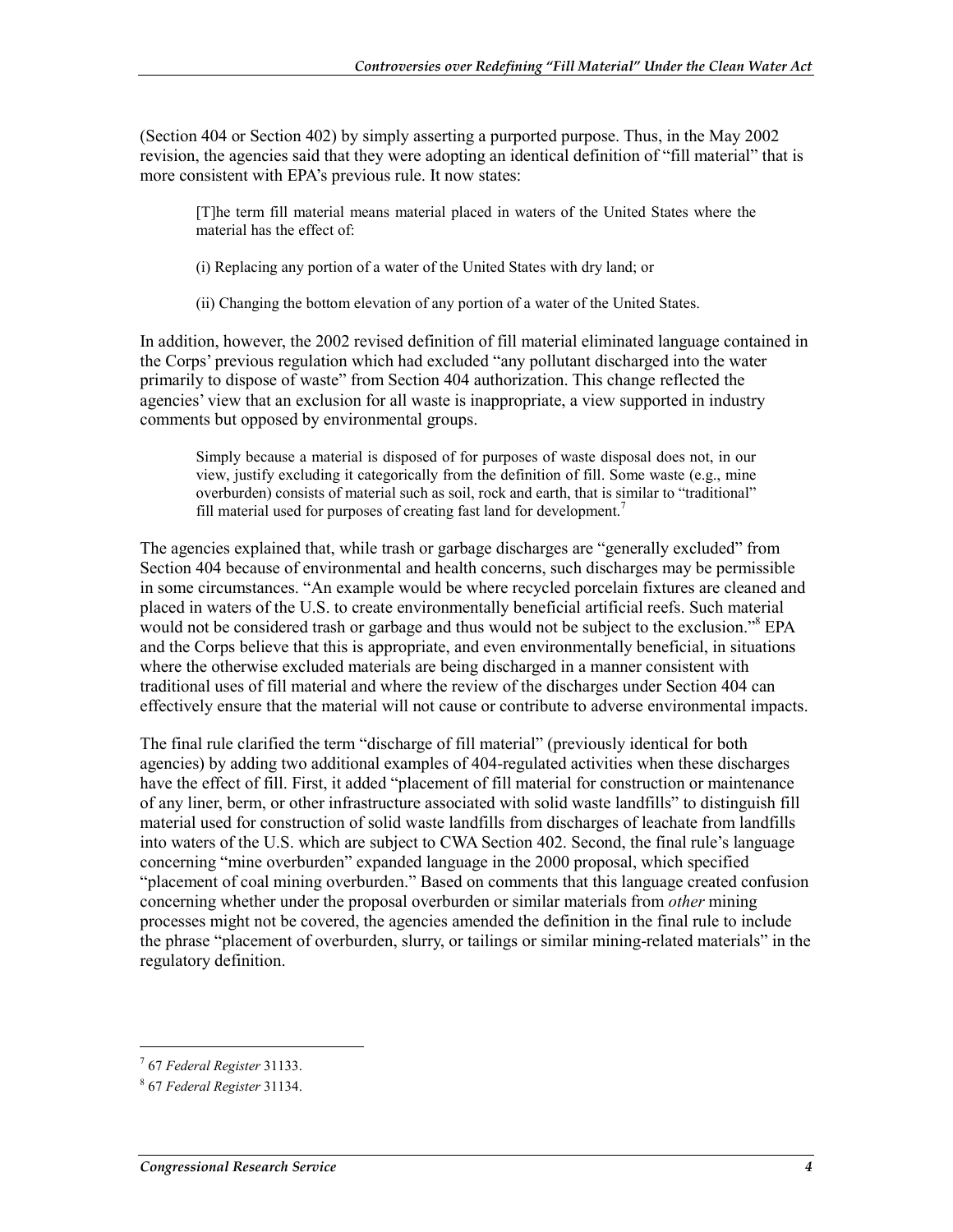# **Discharges Identified as Fill Material under the Redefinition**

The agencies' revised rules define certain types of discharges as specifically outside of the requirements of Section 404 and, conversely, define others as specifically subject to Section 404, thus not to Section 402.

First, as discussed above, the final rule narrowed the regulatory definition of fill material: "The term fill material does not include trash or garbage."

Second, the final rule included specific examples of materials that, according to EPA and the Corps, often constitute fill and thus should be subject to Section 404 requirements, not Section 402. The agencies added the following new text as further explanation of "fill material:"

Examples of such material include, but are not limited to: rock, sand, soil, clay, plastics, construction debris, wood chips, overburden from mining or other excavation activities, and materials used to create any structure or infrastructure in the waters of the United States. (revised 33 CFR §323.2(e)(2) and revised 40 CFR §232.2(2))

In summary, EPA and the Corps did not de-list or remove from Section 404 coverage any of the types of construction-related activities previously defined as fill material but did narrow it to exclude trash or garbage. They modified their definitions by adding examples of several additional specific types of materials which will be considered as fill material, and thus are subject to Section 404 permitting.

# **Controversies Concerning Coal Mining Overburden**

The most controversial aspect of the final rule was elimination of the waste exclusion previously contained in the Corps' definition of fill material, coupled with the specific inclusion of mining overburden to be regulated under Section 404. In some parts of the country, particularly in Appalachia, waste material that results from coal surface mining operations is deposited or discharged into waters of the United States as part of the overall mining activity.<sup>9</sup>

Historically, the Corps has regulated this type of discharge as fill, on the basis that such discharges result in the placement of rock and other material in such a way as to replace portions of a water body with dry land.<sup>10</sup> The Corps believes that this practice is the most effective way to regulate activities associated with coal mining which involve discharge of pollutants into waters of the United States. However, some persons contend that the placement of such material is more

<sup>9</sup> For additional information, see CRS Report RS21421, *Mountaintop Mining: Background on Current Controversies*, by Claudia Copeland.

<sup>&</sup>lt;sup>10</sup> The Corps authorizes dredge and fill activities either through individual permits for environmentally significant projects or through nationwide general permits covering categories of activities that are similar in nature and will likely have a minor effect on the environment. Nationwide permits are intended to provide a streamlined permitting process, compared with individual permits. Surface mining activities are generally authorized by one of these general permits, nationwide permit 21, "Surface Coal Mining Operations." For additional information, see CRS Report 97-223, *The Army Corps of Engineers' Nationwide Permits Program: Issues and Regulatory Developments*, by Claudia Copeland.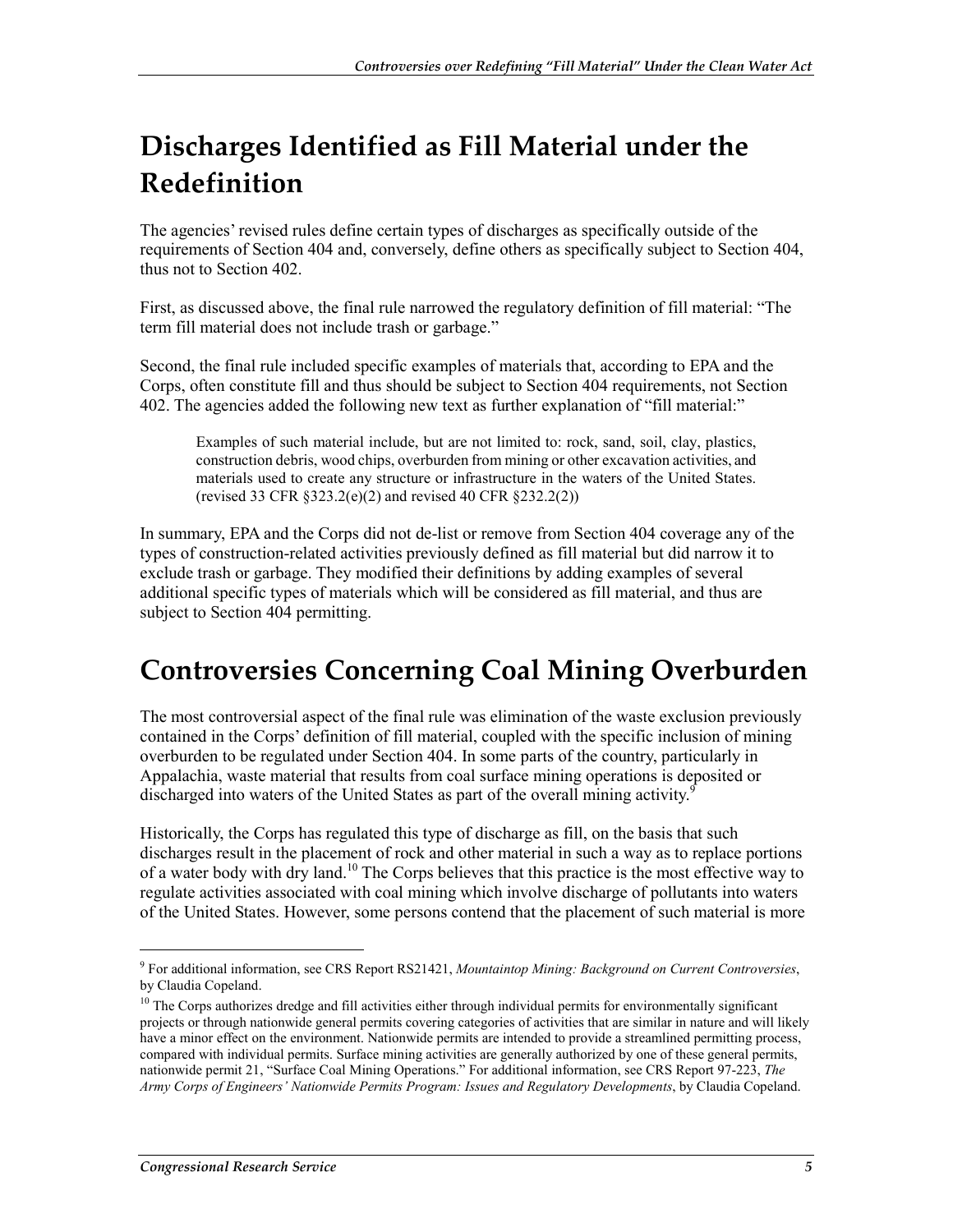a polluting activity than a filling activity, since the characteristics and quantities of material can alter the chemical, physical, or biological integrity of a waterbody, and thus, they argue, should be regulated by EPA as waste under CWA Section 402.

This latter argument has been made by plaintiffs in several lawsuits. The first was brought in West Virginia in 1998 by a citizens group, the West Virginia Highlands Conservancy, challenging regulation of "mountaintop removal" surface coal mining practices in that state. Mountaintop mining involves removing large portions of a mountain in order to expose coal seams and depositing the dirt and rock into nearby valleys and streams. An October 1999 Opinion and Order by the U.S. District Court in that case stated, in dicta, that the "primary purpose" of the mountaintop mining refuse discharge is waste disposal, which is subject to Section 402, and, therefore, that the Corps lacks authority to regulate mountaintop removal under Section 404.<sup>11</sup> In appealing the ruling, industry groups and labor unions said the court decision threatened the economy in West Virginia, because more stringent regulation would render mountaintop mining infeasible, while environmental and citizen groups supported the decision and argued that it should be upheld.

Following the district court's ruling, the Clinton Administration sided with the industry in disagreeing with the court's finding that mountaintop mining must be regulated as waste under CWA Section 402, but it concurred with the court's related finding, supported by environmentalists, that the activity violates stream buffer zone requirements under the Surface Mining Control and Reclamation Act. On appeal, the  $4<sup>th</sup>$  U.S. Circuit Court of Appeals vacated the ruling, but did so on grounds of jurisdiction and state sovereignty, not the merits of the case. The court held that the regulation at issue was, in fact, a matter of state law, not federal law and, thus, the case should not have been brought in federal court.<sup>12</sup> In January 2002, the Supreme Court declined to review the  $4<sup>th</sup>$  Circuit's decision.

Subsequently, environmental groups filed legal challenges to several other individually permitted mountaintop removal permits. A federal district court granted judgment in favor of the plaintiffs in 2007, rescinding the permits at issue, and remanding the permits to the Corps for further proceedings. The district court found that the probable impacts of the valley fills would be significant and adverse under both the CWA and the National Environmental Policy Act and that the Corps had inadequately evaluated the cumulative impacts of the projects. However, in 2009, the 4<sup>th</sup> Circuit Court of Appeals reviewed the lower court's ruling and found that the Corps had acted properly within the scope of its authority in determining the necessary scope of analysis in reviewing the permits and assessing the cumulative impacts of the proposed valley fills. The appeals court reversed and vacated the district court's opinion and order and injunction against the Corps, thus allowing the Corps to issue permits for mountain removal mining without requiring more extensive environmental review.<sup>13</sup>

Other legal challenges to mountaintop mining practices have occurred, including challenges to mountaintop mining operations authorized by the Corps under its nationwide general permit program, specifically nationwide permit 21 (in contrast to individual permits challenged in the proceedings described above). In several different cases, environmental groups have argued that

 $11$  Bragg v. Robertson, 72 F. Supp. 2d 642 (S.D.W.Va. 1999).

<sup>12</sup> Bragg v. Robertson, 248 F.3d 275 (CA4 2001).

<sup>&</sup>lt;sup>13</sup> Ohio Valley Environmental Coalition et al, v. Aracoma Coal Company et al, and the U.S. Army Corps of Engineers, 556 F.3d 177 (CA4 2009).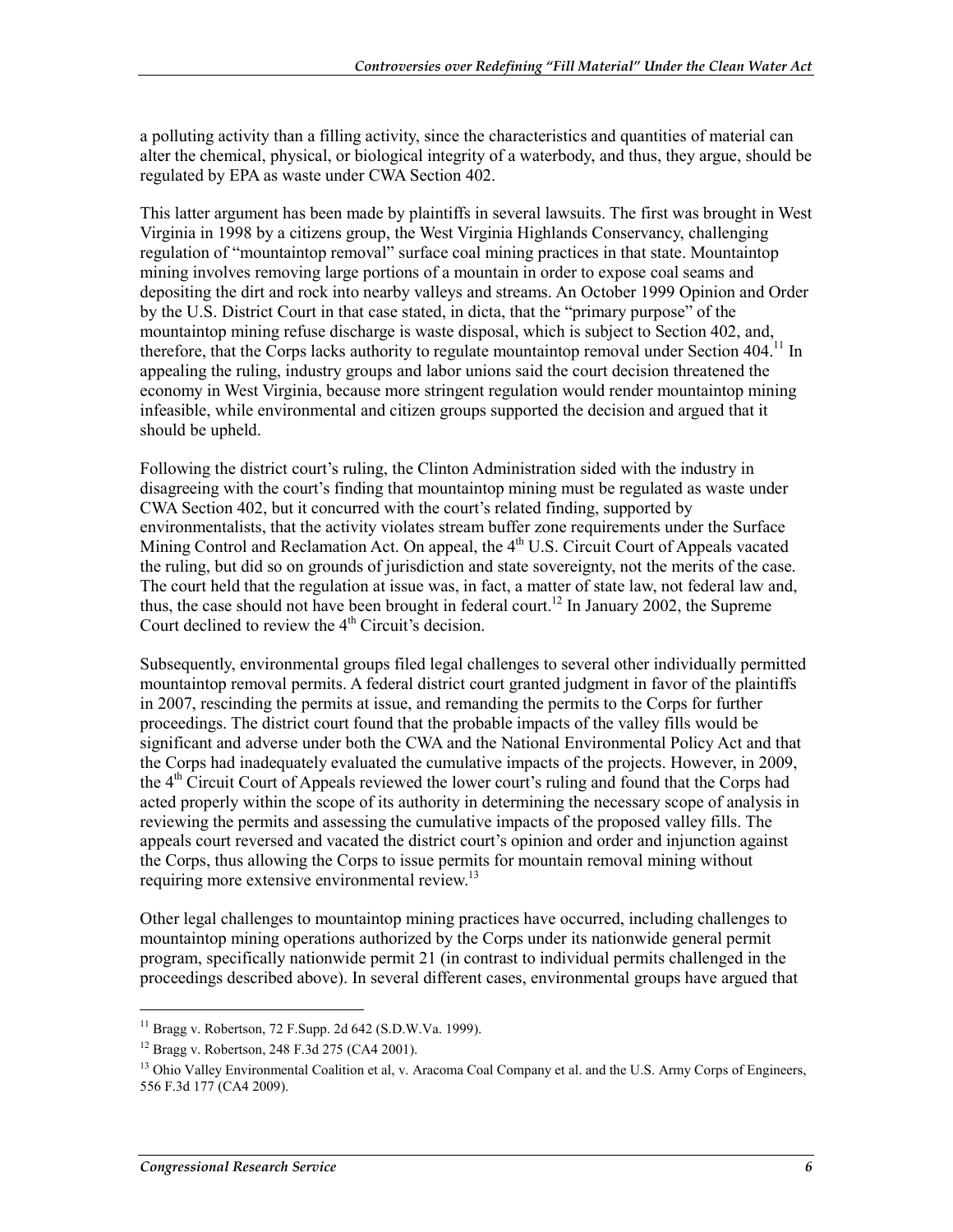the impact of valley fills under nationwide permit 21 (NWP 21) violates the CWA, which authorizes general permits only for activities that individually and cumulatively will cause only minimal adverse environmental effect. Federal district courts have ruled in support of the plaintiffs in several of these cases, but the rulings have subsequently been reversed on appeal.

As part of Administration efforts to strengthen regulatory controls over surface mining activities in Appalachia,<sup>14</sup> in 2010, the Corps suspended use of NWP 21 in the Appalachian region. In March 2012, the Corps reissued all of the existing nationwide permits, with modification of a number of them, including NWP 21. The previous version of NWP 21, issued in 2007, did not have any acreage or linear foot limits and relied on permit conditions and pre-construction notification reviews to reduce adverse impacts on the aquatic environment. The Corps determined that this approach has not adequately protected against loss of aquatic resources; thus the reissued permit adds a ½-acre and 300-linear foot limit for the loss of stream beds when NWP 21 is used. Further, the reissued permit strictly prohibits use of NWP 21 to authorize discharges of dredged or fill material into U.S. waters to construct valley fills associated with surface coal mining. Projects no longer eligible under NWP 21 may seek authorization under a Section 404 individual permit, which can be issued for longer periods of time than a nationwide permit. The effective date of the reissued NWPs is March 19, 2012; they will expire on March 18, 2017.<sup>15</sup>

The Clinton Administration's position in the *Bragg* litigation was that the most appropriate and effective regulation of coal mining refuse, consistent with existing practice, is as fill under Section 404. Thus, the April 2000 proposal to amend EPA's and the Corps' regulations to include coal mining overburden in the definition of "discharge of fill material" was intended to conform those regulations with the historical practice, which both the Clinton and Bush Administrations contended is lawful, and the Administrations' position in that lawsuit.<sup>16</sup> EPA's and the Corps' justification of the revised rule was that the changes were necessary to conform the agencies' rules and to bring those rules in line with long-standing practice, i.e., of treating mining overburden as fill to be regulated under Section 404.

The coal mining industry supports the practice of regulating mountaintop mining discharges under Section 404 and thus supported the redefinition. Industry groups such as the National Mining Association contend that Section 404 is the appropriate regulatory mechanism for addressing activities that convert waters to dry land, but requiring Section 402 permits would effectively prohibit a broad range of mining activities which have been allowed by long-standing current practice. As described above, the types of materials associated with surface mining activities (e.g., rock and sand) are defined in the Clean Water Act as pollutants when discharged into U.S. waters. If such materials are subject to the act's Section 402 NPDES requirements, they are evaluated on the basis of whether they alter the chemical, physical, or biological integrity of the water. That standard is more stringent than evaluation under Section 404, which authorizes permits for fill discharges for constructive or useful purposes.

Environmental groups strongly criticized the agencies' regulatory action to define coal mining overburden and other waste material as fill material. More generally, the environmental

<sup>14</sup> See CRS Report RS21421, *Mountaintop Mining: Background on Current Controversies*, by Claudia Copeland.

<sup>15</sup> See CRS Report 97-223, *The Army Corps of Engineers' Nationwide Permits Program: Issues and Regulatory Developments*, by Claudia Copeland.

<sup>&</sup>lt;sup>16</sup> Frampton, George T., Jr., Acting Chair, Council on Environmental Quality, letter to The Honorable Christopher Shays, April 18, 2000, 2 p.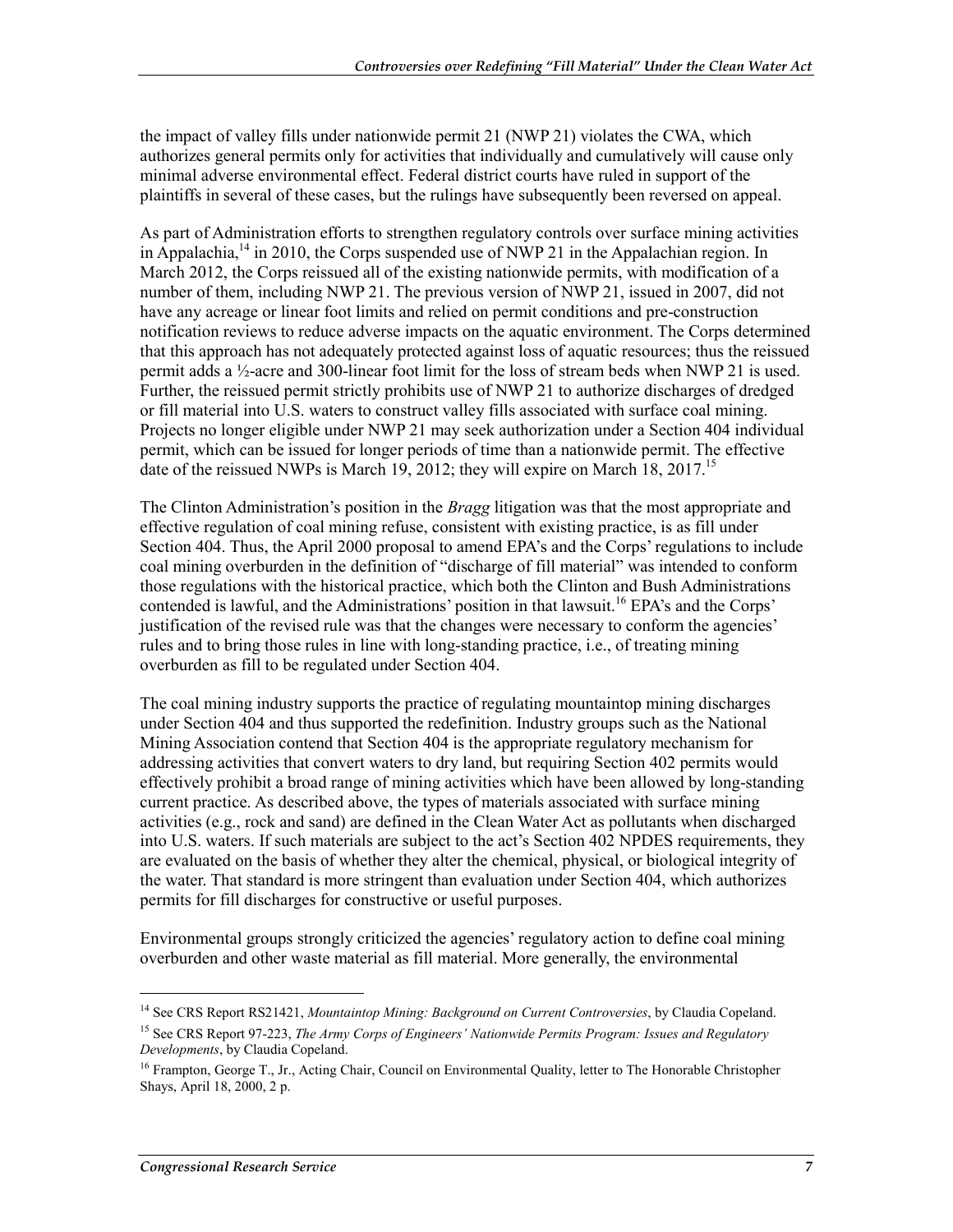community opposed any proposal to allow additional discharges of waste into any waters of the United States.<sup>17</sup> Thus, environmentalists opposed eliminating language in the Corps' previous regulation which had excluded waste discharges from Section 404. They argued that the prior waste exclusion language in 33 CFR §323.2(e) correctly barred the Corps from issuing a 404 permit for waste disposal activities. Eliminating the waste exclusion, in their view, blurs the distinction between authority to regulate discharges for waste disposal (given to EPA under Section 402) and authority to regulate discharges of dredged or fill material (given to the Corps under Section 404). According to these groups, the changes contained in the May 2002 final rule codified a practice which is contrary to the Clean Water Act.<sup>18</sup> They contend that under the revised definition, the Corps has the discretion to interpret the term "fill" broadly and to authorize any waste discharges—including those detailed in the final rule and others, such as coal ash refuse—so long as the effect of the discharge is to convert waters of the United States to dry land or change the bottom elevation, but irrespective of the impact on water quality or possible destruction of the waterbody.

One analyst observed that the result of the 2002 rule revisions was to change the baseline of what is regulated by the 404 program, compared with the NPDES program. Under the Corps' previous regulation, the disposal of waste was solely subject to Section 402. Now, where the waste has the effect of fill, the government believes that regulation under Section 404 is appropriate. Thus, fill material now defines the extent of the NPDES program, because only pollutants subject to effluent limitations are excluded from regulation as fill. According to this view, the Section 404 permitting program has been expanded at the expense of EPA's NPDES program.<sup>19</sup>

#### **Congressional Interest**

Some congressional interest in these issues has been evident. Members of Congress criticized the April 2000 proposal by the Clinton Administration, and several House and Senate Members also requested that the Bush Administration delay the final rule until Congress could review it.<sup>20</sup> On June 6, 2002, following issuance of the revised regulations by the Corps and EPA, the Senate Environment and Public Works Committee held an oversight hearing to examine the rule, receiving testimony from Administration, mining industry, and public witnesses.<sup>21</sup>

Legislation intended to reverse the revised regulations was introduced by Representative Pallone in the  $111<sup>th</sup>$  Congress (H.R. 1310, the Clean Water Protection Act). It proposed to add a definition of "fill material" to the Clean Water Act similar to EPA's regulatory definition that was in effect before 2002 (see page 4, in "Redefinition of Key Terms"), plus a statement that the term does not

<sup>17 &</sup>quot;Activists Fear Broad Water Impact of New Wetlands 'Fill' Definition," *Inside E.P.A. Weekly Report,* Vol. 21, no. 16, April 21, 2000, pp. 1, 12-13.

<sup>18 &</sup>quot;EPA, Army Corps Sign Final Rule Refining Definition of Fill; Senate Hearing Expected," *Daily Environment Report,* No. 87, May 6, 2002, p. A-11.

<sup>&</sup>lt;sup>19</sup> Browand, Nathaniel, "Shifting the Boundary Between the Sections 402 and 404 Permitting Programs by Expanding the Definition of Fill Material," *Boston College Environmental Affairs Law Review,* Vol. 31, no. 3, fall 2003, pp. 617, 645-648.

<sup>20 &</sup>quot;Delay Urged in Effort to Revise Definition of Fill Pending Senate Review, Letter Says," *Daily Environment Report*, No. 86, May 3, 2002, p. A-2.

<sup>&</sup>lt;sup>21</sup> U.S. Congress, Senate, Committee on Environment and Public Works, Subcommittee on Clean Air, Wetlands, and Climate Change, *Clean Water Act: Review of Proposed Revisions to Section 404 Definitions of "Fill" and "Dredged Fill,"* Hearing, 107<sup>th</sup> Congress, 2d Session, June 6, 2002 (S. Hrg. 107-1000), 225 p.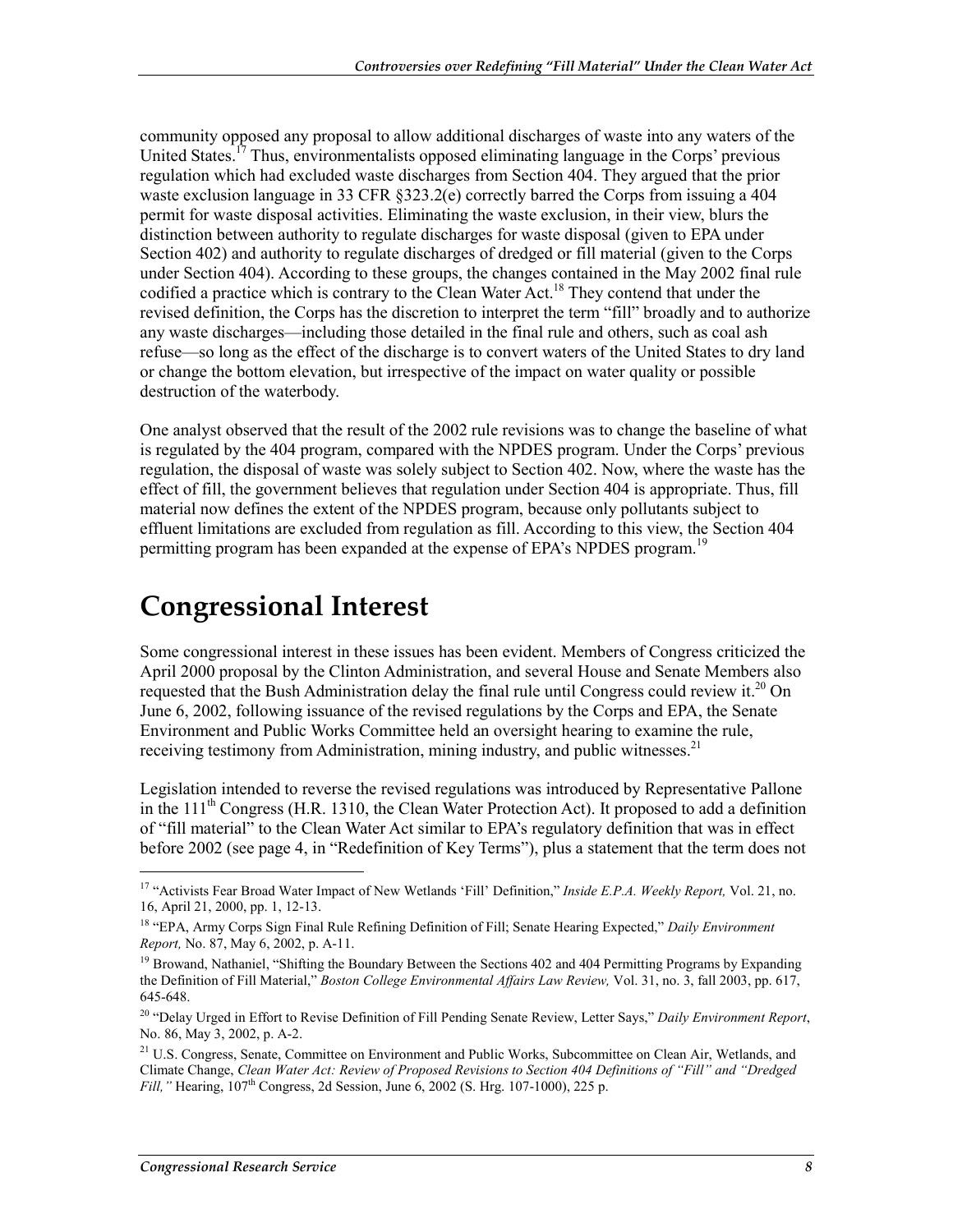include "any pollutant discharged into the water primarily to dispose of waste." This provision would allow pollutant discharges that replace portions of the waters of the United States with dry land or which change the bottom elevation of a water body for any purpose to be considered fill material. But it would reject the view reflected in the 2002 rule that some discharges for purposes of waste disposal (including mine overburden) should be allowable within the definition of fill.

A somewhat narrower legislative approach was contained in another bill in the 111<sup>th</sup> Congress, the Appalachia Restoration Act (S. 696), introduced by Senators Cardin and Alexander. It was similar to H.R. 1310 in that it proposed to define fill material to include pollutant discharges that replace portions of the waters of the United States with dry land or which change the bottom elevation of a water body for any purpose. But it would have excluded the disposal of excess spoil material from coal surface mining and reclamation activities, as described in Section 515(b)(22) of the Surface Mining Control and Reclamation Act, in waters of the United States. This provision appeared to allow discharges from some mining practices to be considered fill material, such as hardrock mining or mining of other minerals such as sand and gravel (thus qualifying for a 404 permit), while excluding discharges from surface coal mining activities. The significance of both bills is that discharges of materials that are not eligible for a Section 404 permit are regulated under CWA Section 402. As discussed in this report, because Section 402 discharge requirements are more restrictive than those for Section 404, some discharges that could be permitted under Section 404 cannot be authorized under Section 402. In June 2009, the Senate Committee on Environment and Public Works Subcommittee on Water and Wildlife held a hearing on the impacts of mountaintop removal mining on water quality in Appalachia.

No further action occurred on either proposal in the  $111<sup>th</sup>$  Congress. In the  $113<sup>th</sup>$  Congress, Representative Pallone has reintroduced the Clean Water Protection Act, H.R. 1837.<sup>22</sup>

The Obama Administration's specific views on the 2002 fill material rule and recent legislation are unknown for now.

Another court ruling that could affect congressional interest in these issues is a 2009 Supreme Court decision in *Coeur Alaska Inc. v. Southeast Alaska Conservation Council*.<sup>23</sup> The case dealt with the discharge of gold mining waste, or slurry, into a lake in southeast Alaska. In a 6-3 decision, the Court reversed a ruling by the U.S. Court of Appeals for the Ninth Circuit that had found that discharges from the gold mine are subject to regulation under CWA Section 402. The Supreme Court ruled that the mining discharges qualified as fill material regulated under Section 404, and that stricter requirements under Section 402 did not apply. Environmental advocates criticized the Court's ruling and urged that, in order to preclude similar rulings in the future, either Congress or the Administration should change the expansive definition of "fill material" adopted by the Corps and EPA in 2002.

 $22$  He also introduced the legislation in the 112<sup>th</sup> Congress (H.R. 1375).

<sup>23 129</sup> S.Ct. 2458 (2009). For background on this case, see CRS Report R40441, *The Supreme Court Accepts Five Environmental Cases During Its 2008-2009 Term*, by Robert Meltz.